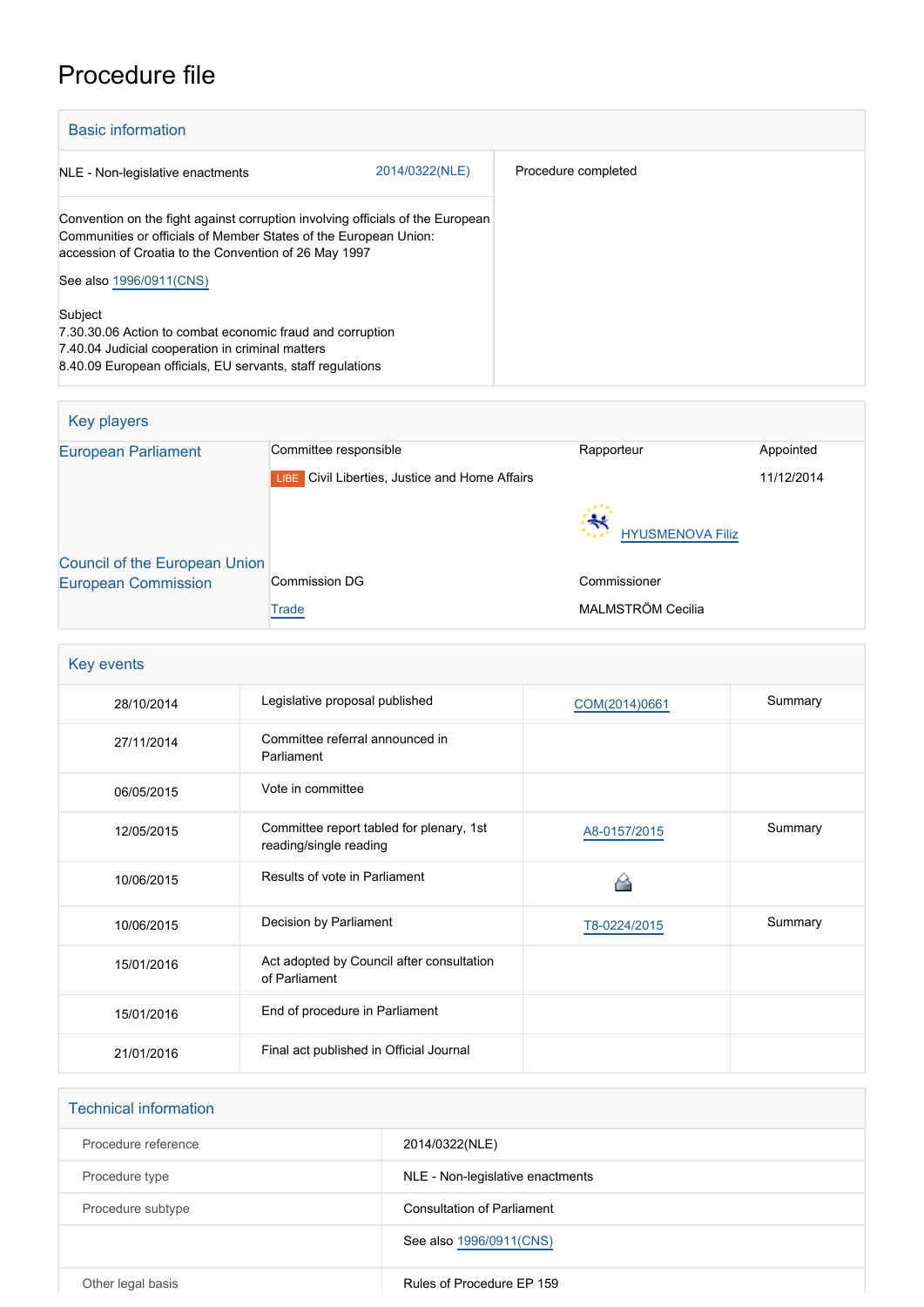| Stage reached in procedure | Procedure completed |
|----------------------------|---------------------|
| Committee dossier          | LIBE/8/01881        |

| Documentation gateway                                              |               |            |    |         |
|--------------------------------------------------------------------|---------------|------------|----|---------|
| Legislative proposal                                               | COM(2014)0661 | 28/10/2014 | EC | Summary |
| Committee draft report                                             | PE544.462     | 23/03/2015 | EP |         |
| Committee report tabled for plenary, 1st<br>reading/single reading | A8-0157/2015  | 12/05/2015 | EP | Summary |
| Text adopted by Parliament, 1st reading/single<br>reading          | T8-0224/2015  | 10/06/2015 | EP | Summary |

#### Additional information

European Commission **[EUR-Lex](http://ec.europa.eu/prelex/liste_resultats.cfm?CL=en&ReqId=0&DocType=NLE&DocYear=2014&DocNum=0322)** 

Final act

## [Decision 2016/63](https://eur-lex.europa.eu/smartapi/cgi/sga_doc?smartapi!celexplus!prod!CELEXnumdoc&lg=EN&numdoc=32016D0063) [OJ L 014 21.01.2016, p. 0023](https://eur-lex.europa.eu/legal-content/EN/TXT/?uri=OJ:L:2016:014:TOC) Summary

### Convention on the fight against corruption involving officials of the European Communities or officials of Member States of the European Union: accession of Croatia to the Convention of 26 May 1997

PURPOSE: to allow Croatia to adhere to the Convention of 26 May 1997, drawn up on the basis of Article K.3(2)(c) of the Treaty on European Union, on the fight against corruption involving officials of the European Communities or officials of Member States of the European Union.

PROPOSED ACT: Council Decision.

ROLE OF THE EUROPEAN PARLIAMENT: Council may adopt the act only if Parliament has given its consent to the act.

BACKGROUND: the 2011 Accession Treaty of Croatia has introduced a simplified system for the accession of Croatia to the conventions (and protocols) concluded by the Member States on the basis of Art. 34 TEU. It is no longer necessary to negotiate and conclude specific accession protocols (which would have to be ratified by the 28 Member States): the Act of Accession simply state that Croatia accedes to the conventions and protocols by virtue of the Act.

To that effect, the Council shall adopt a decision in order to determine the date on which these conventions shall enter into force for Croatia and to make all the necessary adjustments to these conventions required by reason of the accession of the new Member State (which would include, in any event, the adoption of the conventions in the Croatian language, so that these versions can be "equally authentic").

The Council shall act on a recommendation of the Commission, after consulting the European Parliament.

CONTENT: this proposal recommends the Council to allow Croatia to adhere to the Convention of 26 May 1997, drawn up on the basis of Article K.3(2)(c) of the Treaty on European Union, on the fight against corruption involving officials of the European Communities or officials of Member States of the European Union.

N.B.: Annex I of the Act of Accession lists the six conventions and protocols concerned in the area of justice and home affairs.

#### Convention on the fight against corruption involving officials of the European Communities or officials of Member States of the European Union: accession of Croatia to the Convention of 26 May 1997

The Committee on Civil Liberties, Justice and Home Affairs adopted the report by Filiz HYUSMENOVA (ADLE, BG) on the recommendation for a Council decision concerning the accession of Croatia to the Convention of 26 May 1997, drawn up on the basis of Article K.3(2)(c) of the Treaty on European Union, on the fight against corruption involving officials of the European Communities or officials of Member States of the European Union.

The committee called on the European Parliament to approve the Commission recommendation.

The 2011 Accession Treaty of the Republic of Croatia has introduced a simplified system for the accession of Croatia to the conventions (and protocols) concluded by the Member States on the basis of Art. 34 TEU (previously Art. K.3 TEU).